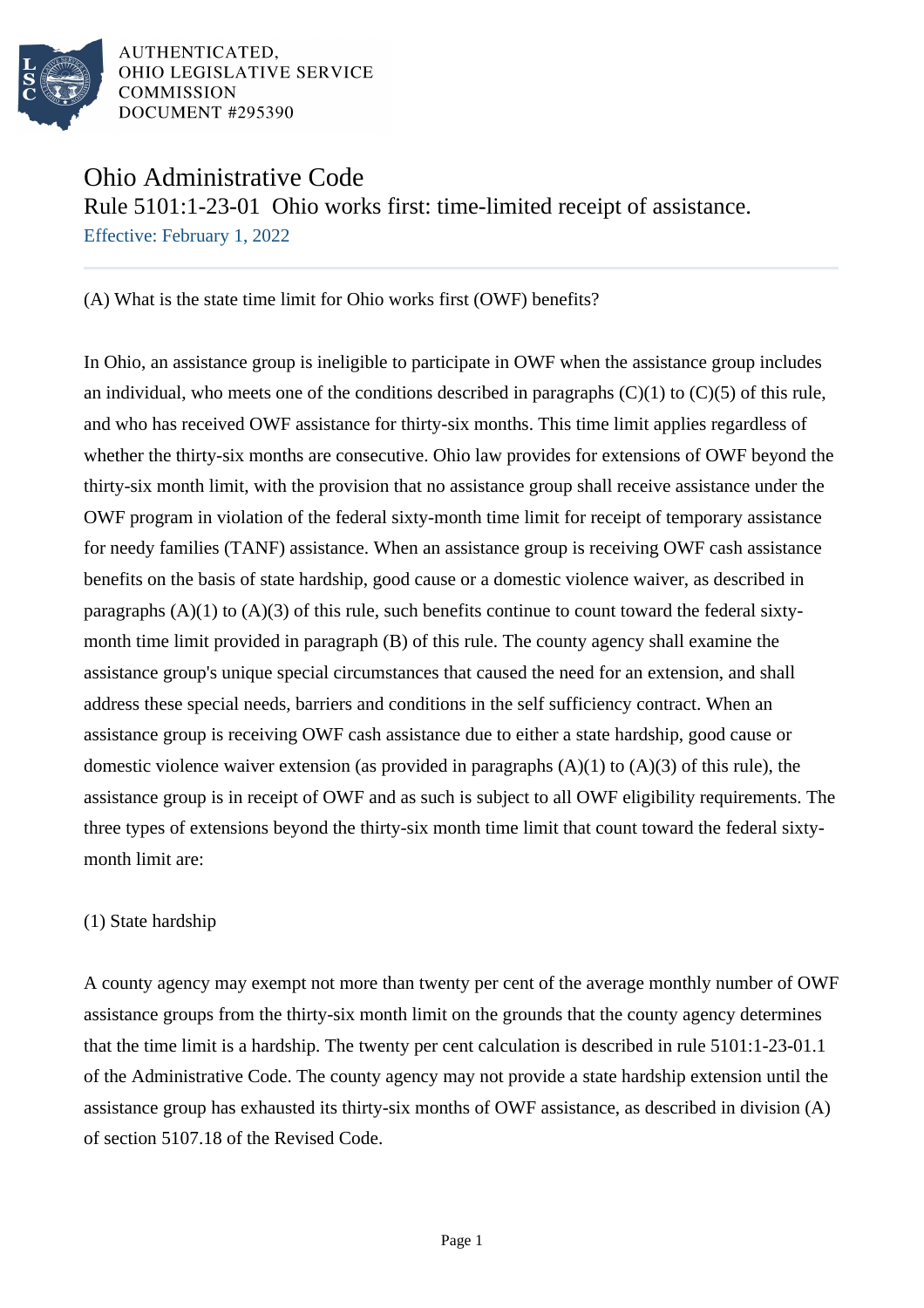

## (2) Good cause

An assistance group that has ceased to participate in OWF due to the thirty-six month time limit (i.e., the assistance group lost eligibility for OWF due to the thirty-six month time limit), as described in division (A) of section 5107.18 of the Revised Code and paragraph (A) of this rule, may be approved to participate in the program in accordance with rule 5101:1-2-01 of the Administrative Code twenty-four months later when the county agency determines that good cause for a twenty-four month extension of OWF exists. There is no twenty per cent limit for the extension of OWF assistance under the good cause provision. The good cause extension provides an assistance group additional time to overcome existing barriers to self sufficiency. Good cause may include losing employment and inability to find employment (reference section 5107.26 of the Revised Code); divorce; domestic violence considerations; unique personal circumstances; and any other reason the county agency determines to be good cause for participating in OWF beyond the thirty-six month limit. The assistance group must provide verification pursuant to rule 5101:1-2-20 of the Administrative Code of whether any members of the assistance group had employment during the period the assistance group was not participating in OWF and the amount and source of the assistance group's income during that period. When the county agency determines that good cause exists for the assistance group, the county agency shall determine when the assistance group meets all eligibility requirements for participation in OWF. The assistance group may not participate in OWF under paragraph (B)(2) of this rule for more than twenty-four additional months.

The twenty-four month time limit for participating in OWF under paragraph (A)(2) of this rule applies regardless of whether the twenty-four months of the good cause extension are consecutive. Once good cause is initially determined to exist, and an assistance group is determined eligible under the good cause provision, a subsequent determination of good cause is not required, unless the assistance group becomes otherwise ineligible for OWF. However, when the assistance group becomes ineligible for OWF due to the imposition of a sanction for failure to comply with the terms of the self sufficiency contract, the assistance group may resume participation in OWF without a new good cause determination.

## (3) Domestic violence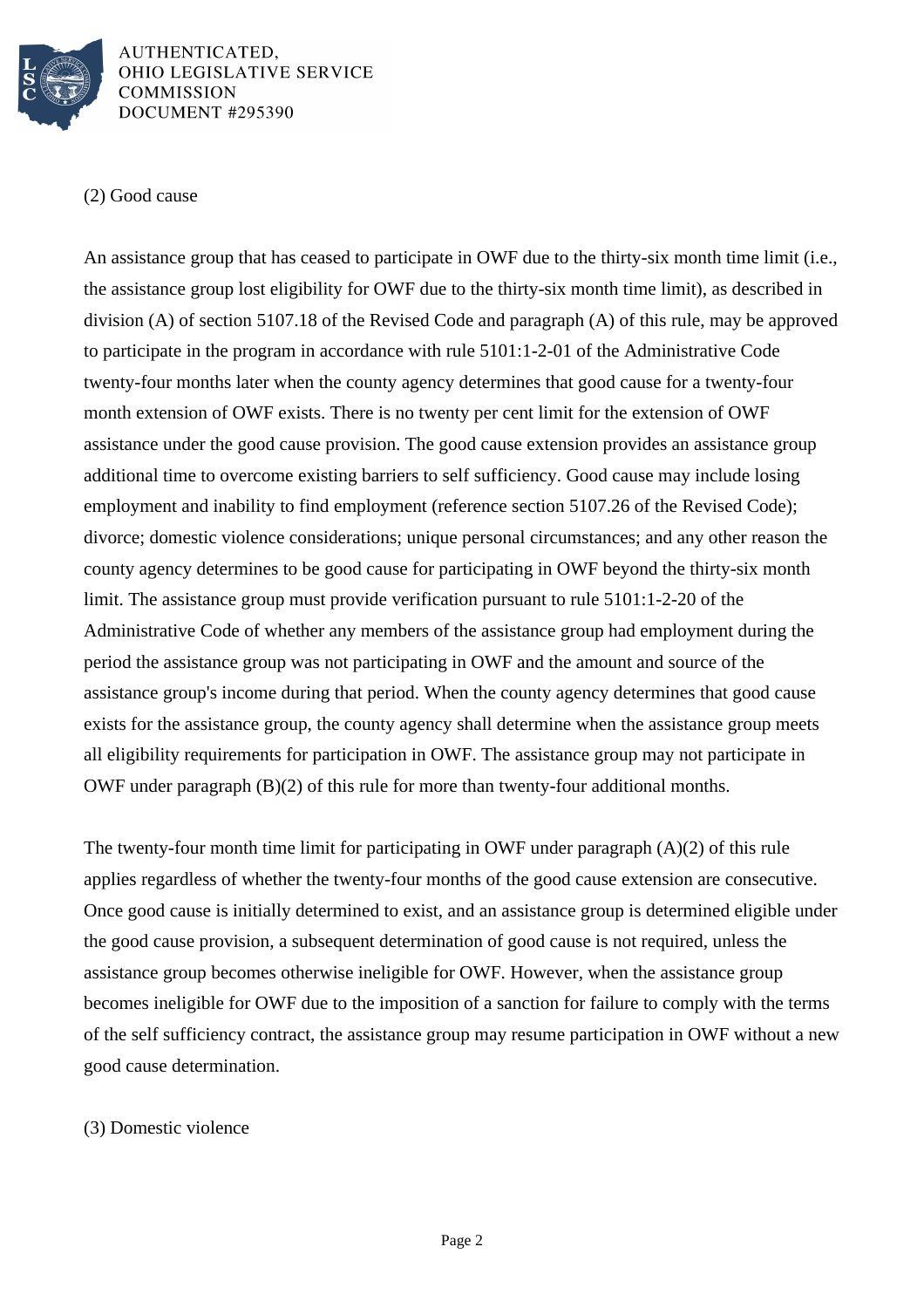

An assistance group may receive a waiver of the state thirty-six month time limit due to domestic violence, as described in rule 5101:1-3-20 of the Administrative Code. Any assistance group that receives a waiver of the thirty-six month time limit is not counted toward the county agency twenty per cent limit described in rule 5101:1-23-01.1 of the Administrative Code and section 5107.18 of the Revised Code.

(B) What is the federal time limit for OWF benefits?

No state may use any of its federal temporary assistance for needy families funds (including commingled funds as described in rule 5101:1-1-01 of the Administrative Code) to provide assistance to an assistance group that includes an individual who meets one of the conditions described in paragraph (C) of this rule, who has received assistance for a total of sixty cumulative months. The sixty months do not have to be consecutive months.

Federal law allows states to extend assistance paid for by federal TANF funds (including commingled funds as defined in rule 5101:1-1-01 of the Administrative Code) beyond the federal sixty-month limit for up to twenty per cent of the average monthly number of families receiving assistance. The federal regulations provide that a state may extend assistance beyond the sixty-month limit based on hardship, as determined by the state.

(1) Ohio is extending benefits beyond the federal sixty-month limit based on hardship. Ohio defines hardship as the conditions described in paragraphs  $(B)(1)(a)$  to  $(B)(1)(b)(vii)$  of this rule. Therefore, counties may extend up to twenty per cent of the average monthly number of assistance groups receiving assistance in that county. The twenty per cent calculation is described in rule 5101:1-23- 01.1 of the Administrative Code. The county agency should examine the assistance group's unique special circumstances that caused the need for an extension, and should address these special needs, barriers and conditions in the self sufficiency contract. The county agency may not provide this extension until the assistance group has exhausted its sixty months of OWF assistance. In Ohio, hardship is defined as follows:

(a) Any circumstance that the county agency determines the time limit is a hardship. The county agency shall use the same grounds for determining federal hardship as it uses for determining state hardship under paragraph  $(A)(1)$  of this rule; or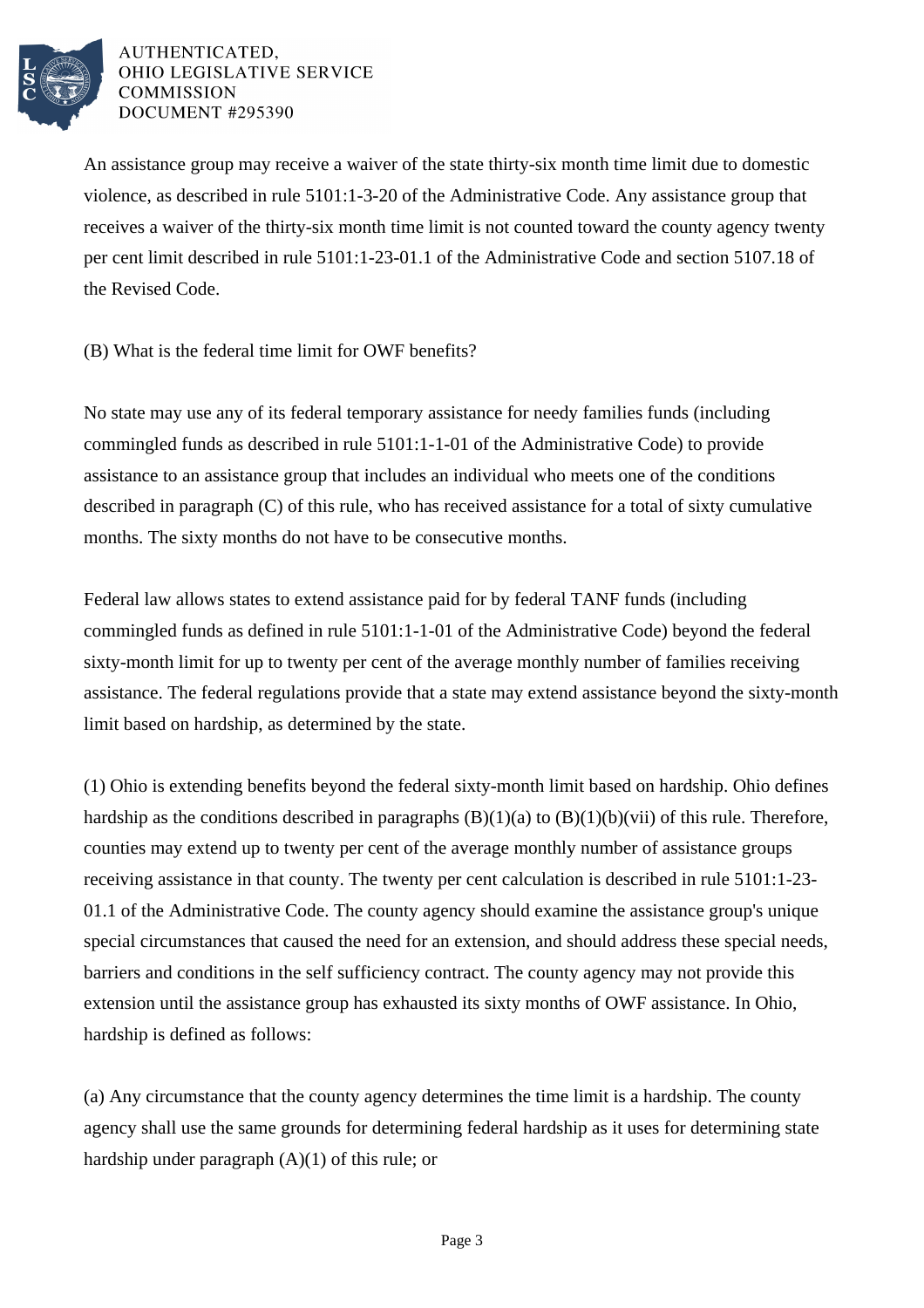

(b) Based on the fact that the family includes someone who is temporarily or permanently unable to work because the individual has been battered, or subjected to extreme cruelty based on the fact that the individual has been subjected to any of the following provisions described in paragraphs  $(B)(1)(b)(i)$  to  $(B)(1)(b)(vii)$  of this rule and rule 5101:1-3-20 of the Administrative Code:

(i) Physical acts that result in physical injury to the individual;

(ii) Sexual abuse;

(iii) Sexual activity involving a dependent child;

(iv) Being forced as the caretaker relative of a dependent child to engage in non consensual sexual acts or activities;

(v) Threats of, or attempts at physical or sexual abuse;

(vi) Mental abuse (including emotional harm); or

(vii) Neglect or deprivation of medical care.

(2) There is no federally prescribed limit for receipt of an extension beyond the federal sixty-month time limit. Each assistance group that requests an extension will have unique circumstances to be addressed in order for the assistance group to achieve self sufficiency and eliminate the need for assistance. In determining the length of each extension to be provided under paragraph (B) of this rule, the county agency shall consider both of the following:

(a) That TANF was created to provide assistance that is temporary, and not as an entitlement; and

(b) That the county agency has a responsibility to assist the family in overcoming barriers and achieving self sufficiency.

(3) An assistance group receiving OWF cash assistance benefits beyond the federal sixty-month limit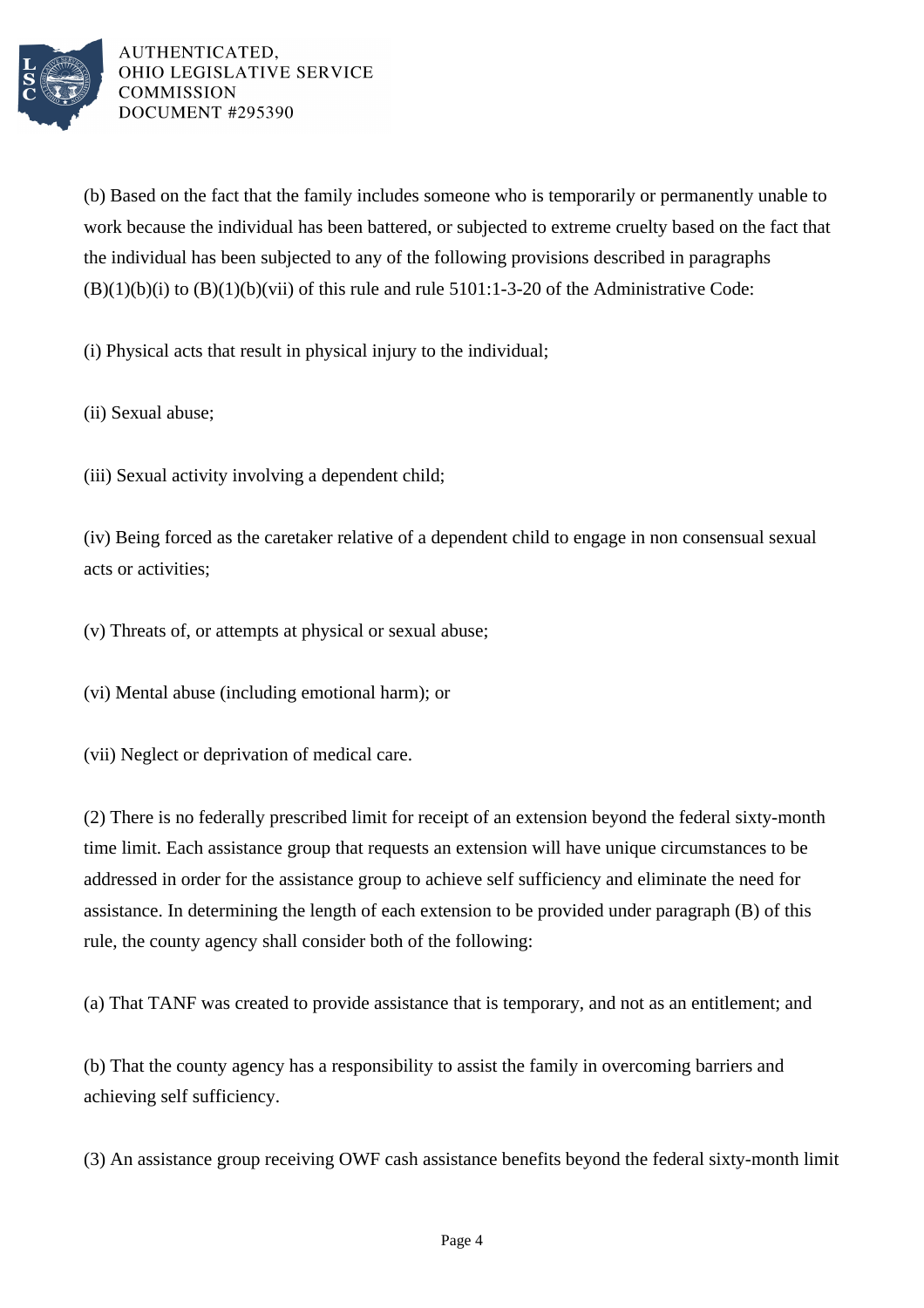

is in receipt of OWF, and as such is subject to all OWF eligibility requirements.

(4) In situations involving the provisions contained in paragraph (B)(1)(b) of this rule, acceptable verification, in accordance with rule 5101:1-2-20 of the Administrative Code, includes, but is not limited to the following:

(a) Medical or law enforcement records;

(b) Court or other legal documents;

(c) Court, medical, criminal, child protective service, social service, psychological, or law enforcement records indicating the threat of physical or emotional harm;

(d) Medical records indicating the emotional health history and present emotional health of family members;

(e) Medical statement from a mental health professional indicating the emotional health status of family members;

(f) Verification from a public or private social agency; and

(g) Sworn statements from individuals, including friends, neighbors, clergymen, social workers, and medical professionals who might have knowledge of the family's circumstances.

(h) In accordance with rule 5101:1-3-20 of the Administrative Code, rely on the individual's allegation of domestic violence, as identified by the individual requesting the waiver on the JFS 03803 "Ohio Works First (OWF) & Food Stamps: Domestic Violence Waiver Request and Verification " (10/2016), unless the county agency has an independent, reasonable basis to find that the individual's allegation is not credible.

(C) Who is subject to the OWF benefits time limits?

An assistance group is ineligible to participate in OWF when the assistance group includes an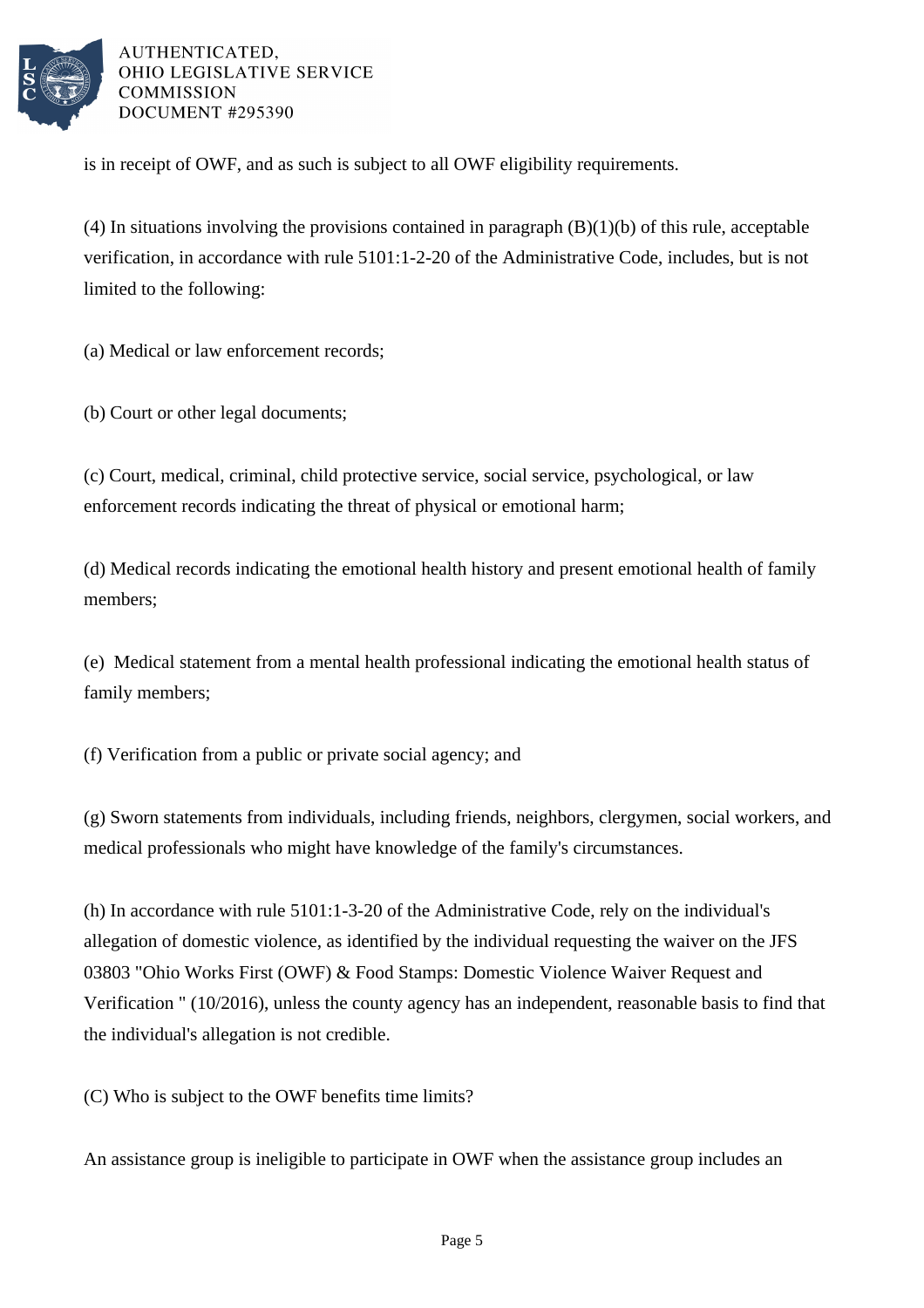

individual who has been in receipt of assistance as defined in paragraph  $(E)(1)$  to  $(E)(4)$  of this rule for thirty-six months, whichdo not have to be consecutive, as any of the following:

(1) An adult head-of-household. Adult is defined in section 5107.02 of the Revised Code;

(2) A spouse of the adult head-of-household;

(3) A pregnant minor head-of-household. Minor head-of-household is defined in section 5107.02 of the Revised Code.

(4) A minor parent head-of-household. Minor head-of-household is defined in section 5107.02 of the Revised Code; or

(5) A spouse of the minor parent head-of-household.

(D) How is the countable individual as head-of-household designated?

(1) When the assistance group is a two-parent assistance group as defined in rule 5101:1-3-01 of the Administrative Code, and the parents are unmarried (and both parents are adults), the county agency shall explain to the two parents that one of them shall be determined to be the adult head-ofhousehold for time limit purposes. The parents shall be given the choice as to who will be designated as the head-of-household for time limit purposes. In the event that the parents disagree and/or decline to designate the head-of-household, the county agency shall make the designation. Once the head-ofhousehold designation is made for time limit purposes, that designation shall remain unchanged as long as the assistance group contains both parents and no other parent(s) is subsequently added to the assistance group.

(2) When the assistance group is a two-parent assistance group as defined in rule 5101:1-3-01 of the Administrative Code, and another parent becomes a required member of the assistance group in accordance with rule 5101:1-23-10 of the Administrative Code, a new head-of-household designation may need to be made. When a new head-of-household designation must be made, the county agency shall explain to the parents that one of them shall be determined to be the head-ofhousehold for time limit purposes. The parents shall be given the choice as to who will be designated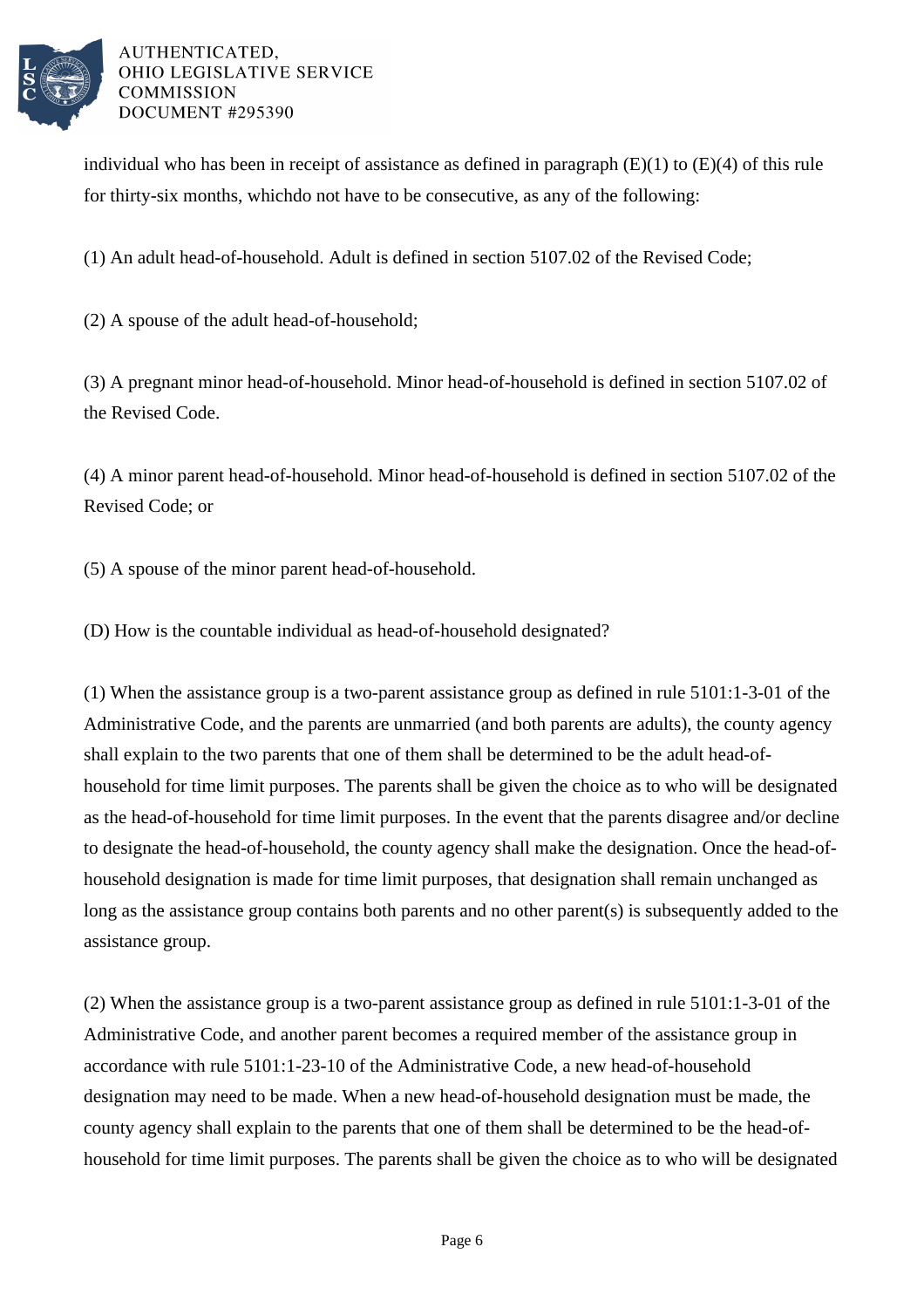

as the head-of-household for time limit purposes. In the event that the parents disagree and/or decline to designate the head-of-household, the county agency shall make the designation. Once the head-ofhousehold designation is made for time limit purposes, that designation shall remain unchanged as long as the assistance group contains all of the parents.

(E) What is considered "receipt of assistance"?

An individual is considered to be in receipt of assistance for any month that they meet one of the requirements described in paragraph (C) of this rule and receive:

(1) OWF cash assistance benefits issued in one of the following forms:

- (a) Electronic funds transfer (EFT);
- (b) Electronic benefits transfer (EBT); or

(c) Warrant, voucher or check when the assistance group cashes the warrant or check or utilizes the voucher.

(2) Supportive services such as transportation and child care, unless such payments meet the definition of non recurrent, short-term benefits as defined in 45 C.F.R. 260.31(10/01/01) as payments that:

(a) Are designed to deal with a specific crisis situation or episode of need;

(b) Are not intended to meet recurrent or ongoing needs; and,

(c) Will not extend beyond four months.

(3) TANF assistance (including commingled funds as defined in rule 5101:1-1-01 of the Administrative Code), was received in another state on or after October 1, 1997, except as provided in paragraph (E)(1) of this rule.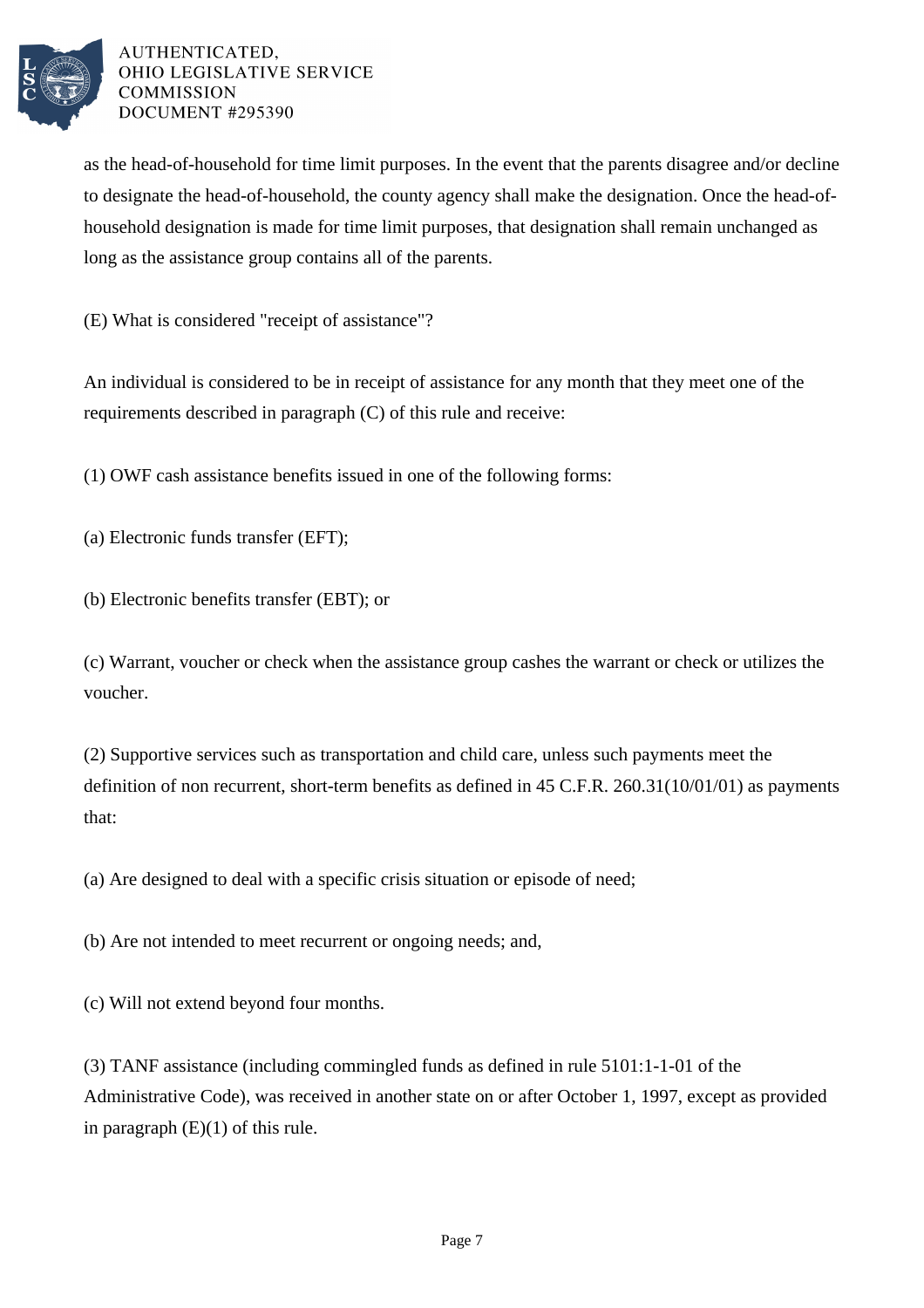

(4) Welfare-to-work (WTW) cash assistance, as defined in 45 C.F.R. 260.32 (10/01/04). As described in 45 C.F.R. 260.32, WTW cash assistance only includes WTW benefits that meet the definition of assistance (as defined in rule 5101:1-1-01 of the Administrative Code) and are directed as basic needs, when they are provided in the form of cash payments, checks, reimbursements, electronic funds transfers, or any other form that can legally be converted to currency.

(F) What months are not countable toward time limits?

Receipt of assistance for purposes of applying the time limit does not include any month that any of the following conditions exist:

(1) An assistance group received TANF assistance in another state, and that state had a waiver of time limits in effect during the months that the assistance was received in that state.

(2) An assistance group received OWF cash assistance in the form of a warrant, check, voucher, EFT or EBT for a month, but returned either the check, warrant or voucher to the county agency uncashed or unused, or returned the amount of the OWF check, warrant, voucher, EFT, or EBT to the county agency.

(3) An assistance group is subject to the minimum payment provision described in rule 5101:1-23-40 of the Administrative Code.

(4) An assistance group is not receiving OWF cash assistance benefits due to participation in the subsidized employment program (SEP).

(5) An assistance group is not receiving OWF cash assistance benefits due to the imposition of a learning, earning and parenting (LEAP) sanction that reduces the OWF benefit to zero dollars, in accordance with the provisions described in rule 5101:1-23-50 of the Administrative Code.

(6) An assistance group is not receiving OWF cash assistance benefits due to the imposition of a learnfare sanction that reduces the OWF benefit to zero dollars, in accordance with the provisions described in sections 5107.284 and 5107.285 of the Revised Code.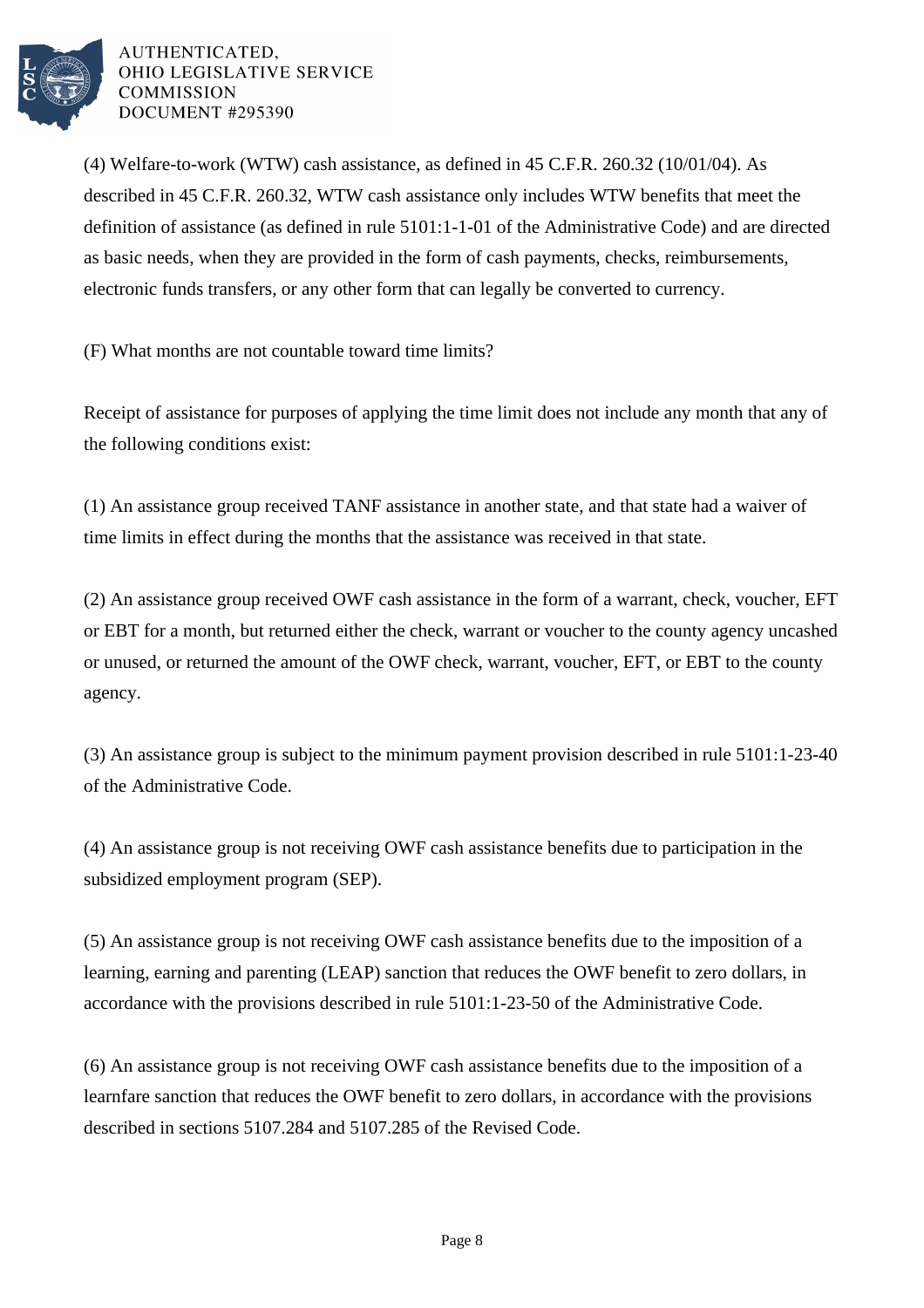

(7) Supportive services such as transportation and child care are provided to assistance groups containing an employed member.

(8) An assistance group is not receiving OWF cash assistance benefits as delineated in paragraph (E) of this rule, but prevention, retention and contingency (PRC) services under the PRC program as described in sections 5108.01 to 5108.10 of the Revised Code are provided to the assistance group.

(9) Any month of receipt by an individual other than the individuals identified in paragraphs  $(C)(1)$ to  $(C)(5)$  of this rule shall not be counted toward the time-limited receipt of assistance.

(10) LEAP enrollment, attendance, grade completion and graduation bonuses provided to LEAP participants in accordance with the provisions contained in rule 5101:1-23-50 of the Administrative Code are not considered assistance for OWF time limit purposes.

(11) An assistance group is not receiving assistance as described in paragraph (E) of this rule, but WTW non-cash assistance benefits (as defined in rule 5101:1-1-01 of the Administrative Code) are being provided to the assistance group.

(12) An assistance group is not considered to be in receipt of assistance for any month that the assistance group's cash assistance OWF benefits are reduced to zero to repay an overpayment.

(13) Any month of receipt of assistance by an adult while living in Indian country as defined in rule 5101:1-01-01 of the Administrative Code, or a native Alaskan village where at least fifty per cent of the adults were not employed.

(14) When an erroneous payment occurs because the assistance group was not eligible to receive assistance for a month, and the assistance group repays that erroneous payment in full, the month that the overpayment occurred does not count toward the time limit.

(G) How are time limits tracked?

Receipt of assistance under the OWF program shall be tracked for each required member in the assistance group as described in paragraph (C) of this rule: